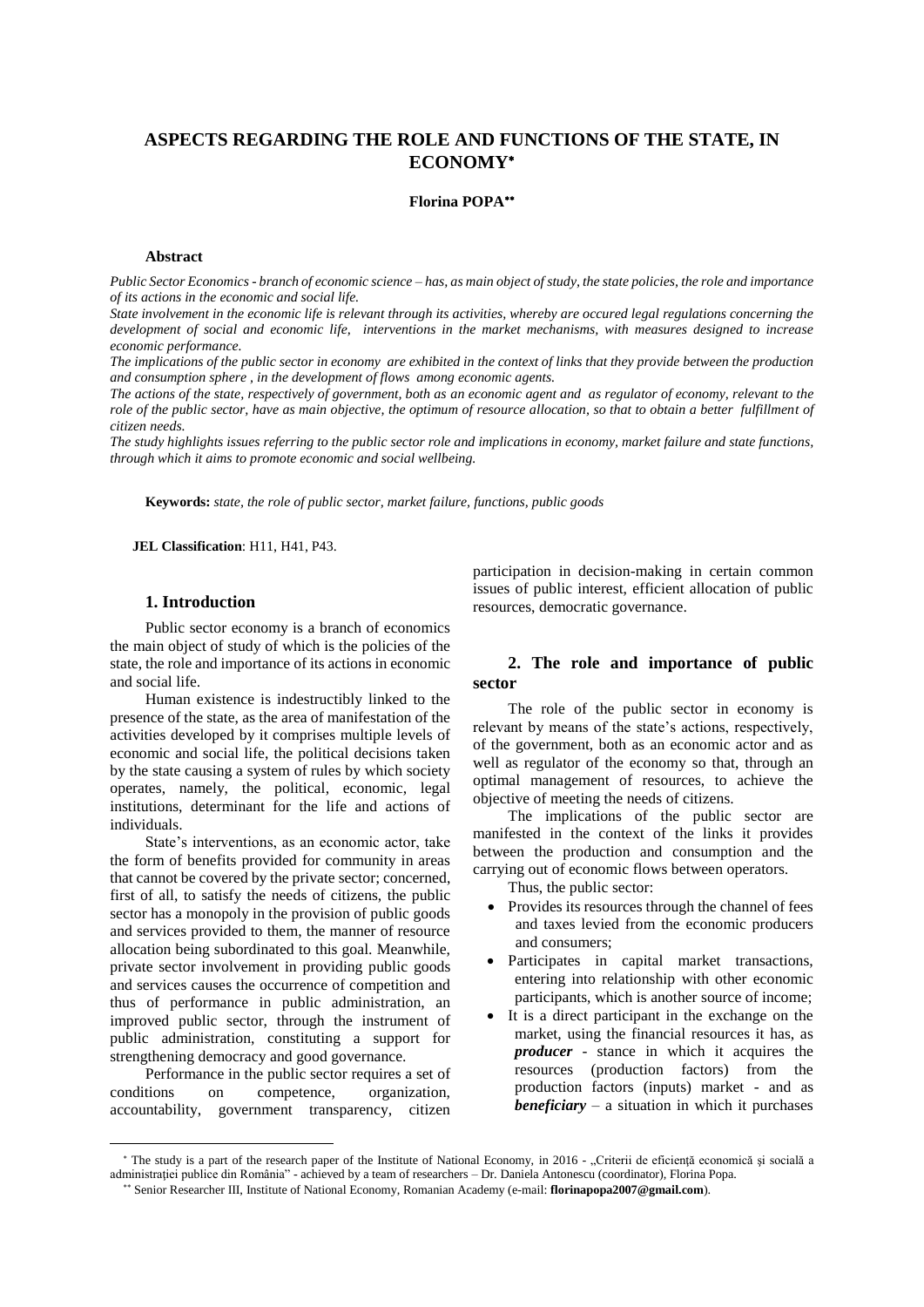goods and services from private operators;

 It is a provider of goods and services on which it has an exclusivity (defense, justice etc.) and of other goods and services that can be delivered by means of both the public sector and the private sector (health, education etc.).

These forms of participation of the public sector in economic activities can be represented schematically in the figure below (Fig. no. 1):

Figure no. 1 The implications of the public sector



Source: adaptation from Cosmin, Marinescu, "Economia sectorului public",

http://www.cse.uaic.ro/\_fisiere/Documentare/Suporturi\_curs/III\_Ec onomia\_sectorului\_public.pdf; Bom, Ready, Chapitre 2

"L'Allocation des Ressources",

https://www.scribd.com/document/249295987/Chapitre-2-L-Allocation-Des-Ressources

By means of the flows created between the public sector and private operators, the State influences and regulates the economic activity, affecting resource allocation as a result of its interventions through the level of taxation applied, or of the decisions of price and production, when they act as producers.

Also:

- On the products market: the demand of consumer goods meets the supply of producers;

- On the market of production factors: demand for production factors (resources) of producers, meets the holders' area.

#### **3. Market failure**

The State is a public organization, the system of government being the one which sets the basic rules according to which economic activity takes place; the institutions of the economic system are linked to the form of manifestation of political power, the political government authority being the one holding monopoly in exercising power in the society.

In the context of modern economies, the public sector operates alongside the private one in the form of mixed economy.

The market and price balance is achieved based on the supply-demand relation, in competition conditions, the efficiency being contingent upon the orientation of markets towards a pure and perfect competition. Failure to comply with these criteria can cause imbalances in market mechanisms and in ensuring an optimal allocation within the meaning of the Pareto criterion, situations considered market failures.

They identified a number of causes that prevent the efficient allocation of resources and lead to the need for the State intervention in order to remedy and maximize social utility.

The most significant of these relate to the particularities of public goods and externalities, to which, the failure of competition, the costs of transfer can be added.

 $\triangleright$  Particularities of public goods

Public goods are those categories of goods that cannot be achieved by the market or the production of which is not covering, which causes government intervention, by ensuring resources for their production through compulsory taxation system.

It is identified by means of two characteristics:

- Are not excluded a public good produced is affordable for any potential consumer;
- Not rival for a public good produced when adding any new consumer to the original, no new costs are added, utilities are not diminished; each person can benefit from the amount available to another person.

These two properties provide to the public goods the quality of **pure public goods**; in case of pure private goods these two traits do not manifest.

In the market system, private producers are not interested in supplying these types of goods, the allocation of resources to this end, being done by the public sector, the result of a political decision. Government can contract the achievement of these goods with private companies, the funding being made from public resources.

The following data show the characteristics of public goods versus those of private goods (Table no. 1):

Table no. 1 Comparative elements between public goods and private goods

| <b>Features</b> | public<br>Pure | Pure<br>private |
|-----------------|----------------|-----------------|
|                 | goods          | goods           |
| Exclusion       | Are<br>not     | Are excluded    |
|                 | excluded       |                 |
| Rivalry         | Non-rival      | Rival           |
| Exclusion       | Great          | Insignificant   |
| costs           |                |                 |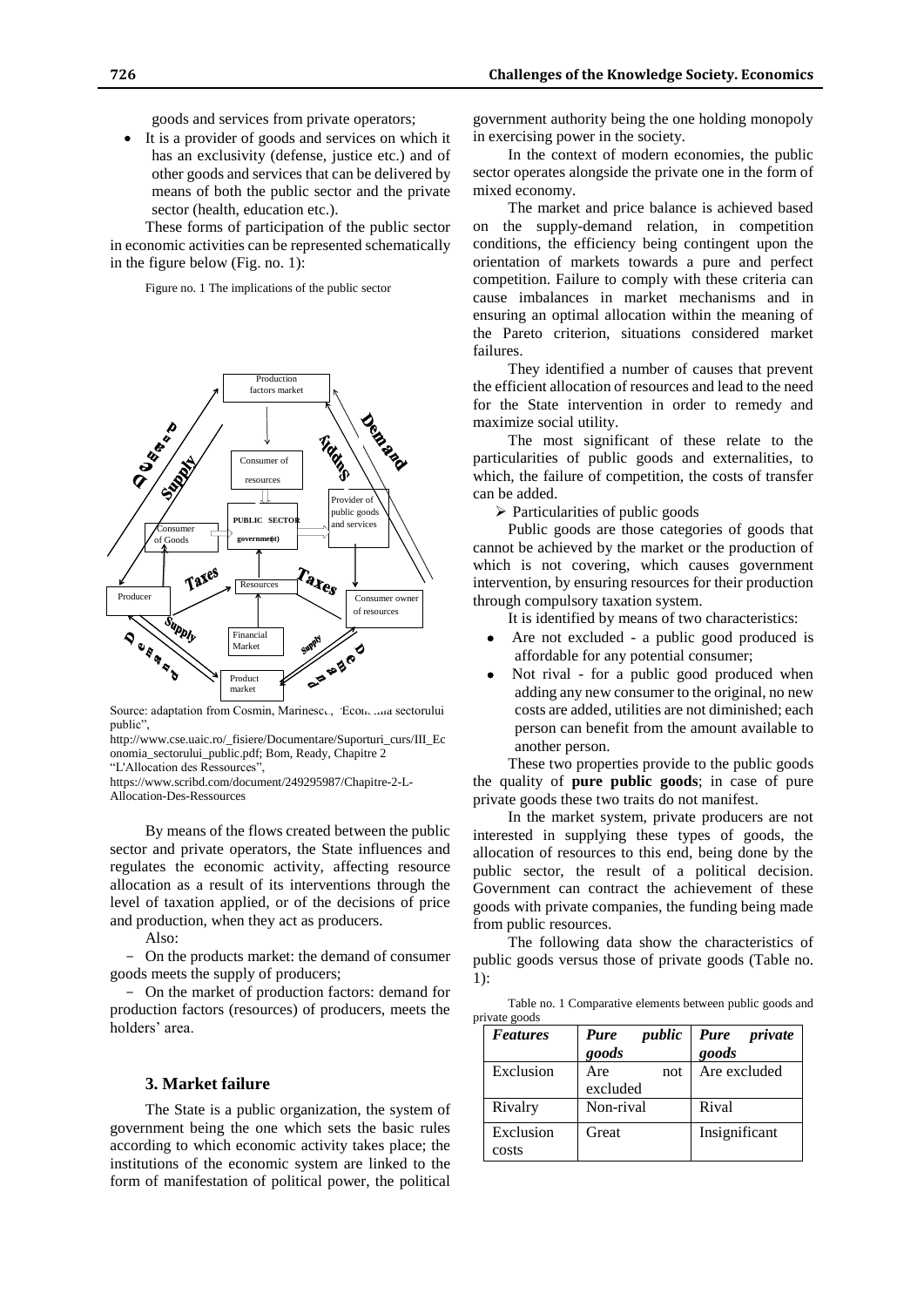| Producer   | Public                   | Private actors |
|------------|--------------------------|----------------|
|            | organizations            |                |
|            | private<br><sub>or</sub> |                |
|            | actors on the            |                |
|            | basis of the             |                |
|            | contract with            |                |
|            | government.              |                |
| Allocation | Through public           | Through        |
|            | budget                   | market         |
| Resources  | Public budget            | Incomes from   |
| of         | charged<br>bv            | capitalization |
| financing  | taxation                 | on market      |

Source: adaptation from Dorel Ailenei, Tudor Grosu, "Economia sectorului public", http://www.bibliotecadigitala.ase.ro/biblioteca/carte2.asp?id=389&idb

The above shows that the particularities of the two categories of goods are in opposition, being relevant for the involvement in resource allocation.

As such, they have an impact on the market mechanism generating failures:

*particularities of public goods*: the reverse of **non-exclusivity** is the disinterest of private companies in achieving public goods because those who do not pay consumption cannot be eliminated; **non-rivalry** – it does not lead to profit maximization (zero marginal cost on the emergence of a new consumer), so that the goods are not supplied.

Not covering the market at the level of demand means inefficiency in the sense of Pareto.

Along with the two categories of pure public and pure private goods, there is the category of mixed private-public goods, which there are in every contemporary economy.

**Externalities**. This category includes certain activities of production or consumption of goods, which can affect positively or negatively, the activity of other agents than those which have generated it; benefits or costs, in addition, resulted from these processes are not reflected in market prices (are external).

In the case of water or air pollution by a producing unit, the price of those products does not include an additional cost.

Externalities can be:

 $\overline{a}$ 

**Positive** - the private advantages (of the manufacturer) are lower than the social benefit achieved also by other community members;

- **Negative** - social costs (borne by other subjects external to those from the producing units) are higher than those of private establishments;

- **Externalities** generate costs or benefits that are not reflected in market prices - these do not reflect appropriately the allocation of resources used.

The government measures consist of economic policies able to stimulate activities that generate positive externalities (through subsidies), respectively, to compensate those who suffer the consequences of negative externalities.

- **Competition failure** occurs when the subjects that provide or those who consume have a monopoly on the demand or supply. The consequence is manifested in prices higher than trade balance or unsatisfactory supply.
- **The costs** involved in transferring the use of goods make the exchanges and the development of market processes difficult, with negative effects on the efficiency of resource allocation.

### **4. The functions of the state**

In direct relation and consequence of market failure, the State functions carry out, categories through which the State seeks to promote economic and social wellbeing.

Richard Musgrave identified the areas that require government intervention in economy, by exercising three functions<sup>1</sup>:

- function of resource allocation;
- function of distribution;
- organizing (stabilization) function"
- **The function of resource allocation** occurs when there are obstacles in the efficient allocation of resources as a result of weak competition, externalities, particularities of public goods, causing disruptions in market mechanisms.

Public intervention is exercised by the production activity of the State for the achievement of certain categories of goods (which cannot be achieved through the market system) in areas such as national security and defense, justice, public utilities, infrastructure, education, health, which implies the existence of appropriate resources.

 **The function of distribution** of wealth consists of a process of redistribution of income and wealth among members of society, by transferring from owners to persons who do not have such resources, based on considerations of social justice, which obliges one to find suitable methods leading to a fair distribution.

In exercising this function, the State applied a income tax, the State, thus, obtaining financial resources needed for the supply of public goods and services. Thus, the function of redistribution is related to the public production activity which uses the resources resulted from taxation to finance the assets.

 **Organizing function (macroeconomic stabilization)** The imbalances that manifest as a result of the spontaneous market game aim at issues of growth, inflation, unemployment, a

<sup>&</sup>lt;sup>1</sup> Jaques Genereux (2003) quotes Richard Musgrave (1959), "The theory of Public Finance: a study in public economy" ed. Mc. Grow Hill, New York, 1959, in the article "Les trois fonctions de l'Etat, selon Richard Musgrave", 01/11/2003, *Alternatives Economiques*, N 219, 2003, http://www.alternatives-economiques.fr/trois-fonctions-de-letat-selon-richard-musgrave/00027793.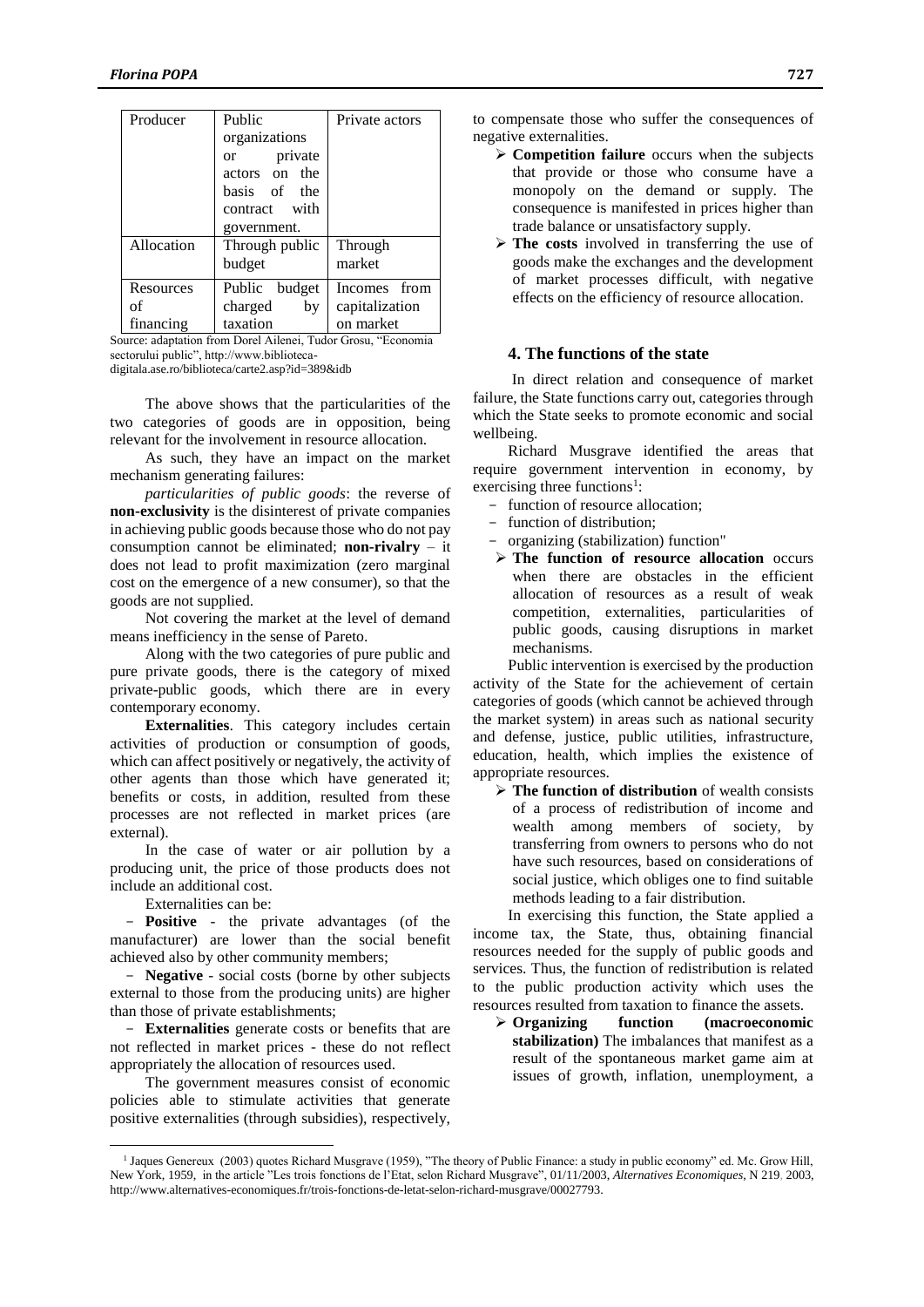situation which causes the need for public intervention.

The exercise of the stabilization function is consistent with the state's objectives in the economic field regarding the full use of production factors. The state develops policies to stimulate economic growth, control of inflation, increase employment with effect in reducing unemployment, social protection actions.

In the state intervention may occur activity risks relating to the effectiveness of public actions and correction of market errors considered as failures of government, such as:

- Difficulty of control of the economic policy instruments implementation systems, of certain negotiations that may fail;

- High costs posed by a bureaucratic apparatus, significant as size, required by government intervention, difficulties that may arise in the operation thereof.

As such, attention should be paid to the delimitation of government actions, to ensure the most advantageous alternative to the degree of public sector intervention in the market economy.

### **5. Conclusions**

The State is a public organization, the system of government being the one which sets the basic rules according to which economic activity takes place; institutions of the economic system are linked to the manifestation form of political power, political government authority being the one holding the monopoly of exercising power in the society.

The role of the public sector is relevant through the actions of the state or government, both as an economic actor as well as regulator of the economy so that, through optimal management of resources in can achieve the objective of serving citizens' needs.

The implications of the public sector in the economy are manifested in the context of the links it provides between the production and consumption areas and of carrying out of economic flows between economic operators.

By means of the flow created between the public sector and private economic operators, the state influences and regulates the economic activity affecting resource allocation as a result of its interventions through the level of taxation applied, or of the price and production decisions, when they have the capacity of producers.

In the context of modern economies, the public sector operates alongside the private one in the form of mixed economy, the market balance and prices being achieved based on the supply-demand relation under competition conditions.

The existence of market failures leads to the need for state intervention manifested through the exercise of its functions - categories by means of which it aims at remedying and maximizing social utility.

Production of goods by the public sector, their destination are related to income redistribution, which makes the government considering the resources available, based on the tax system, and as well as the nature of the goods to be produced.

If the efficiency and effectiveness is the cornerstone of good governance, the public sector has the responsibility to find the best ways to use the resources (human, material, financial, etc.) in order to ensure in the best conditions, the coverage of the needs of the population.

The increase of the public sector efficiency must comply with the increasingly larger and more diverse demands of citizens, as an essential purpose of public administration's actions; for this purpose, the evaluation of the efficiency of the public sector in various fields can provide an opportunity for guidance in formulating some public funds management strategies appropriate to achieve the objectives.

#### **References:**

- Afonso, António; Schuknecht, Ludger; Tanzi, Vito. "Public Sector Efficiency: An International Comparison", European Central Bank Working Papers nr. 242, July 2003, https://www.ecb.europa.eu/pub/pdf/scpwps/ecbwp242.pdf?97d51e6d2cca0da4180e5c215dcccd8e;
- Ailenei*,* Dorel. "Economia sectorului public"*,* 2005*,* http://documents.tips/documents/economia-sectoruluipublic.html; http://www.ase.ro/biblioteca/;
- Ailenei, Dorel; Grosu Tudor. "Economia sectorului public", http://www.bibliotecadigitala.ase.ro/biblioteca/carte2.asp?id=389&idb**;**
- ASE Catedra de Economie Politică colectiv de coordonare: Dobrotă, Niţă; Ciucur, Dumitru; Coşea, Mircea; Enache, Constantin; Gavrilă, Ilie; Tănase, Paul, Ghiţă; Gogoneaţă, Constantin; Popescu, Constantin. "Economia politică", ASE, Editura Economică 1995;
- Bălan, Emil. "Drept Administrativ şi Procedură Administrativă", Editura universitară, Bucureşti, 2002;
- Brennan, G.. "Pareto Desirable Redistribution: the Non-altruistic Dimension", *Public Choice*, vol. 14, 1973;
- Cheema, G., Shabbir. "From Public Administration to Governance: The Paradigm Shift In The Link Between Government And Citizens", 6th Global Forum on Reinventing Government Towards Participatory and Transparent Governance 24 – 27 May 2005, Seoul, Republic of Korea, April, 2004, http://unpan1.un.org/intradoc/groups/public/documents/un/unpan020731.pdf;
- Dobrotă, Niță. "Economie politică", Editura Economică, 1997;
- Dobrotă, Niţă (coordonator). Dicţionar de economie, Bucuresti, Editura Economică, 1999;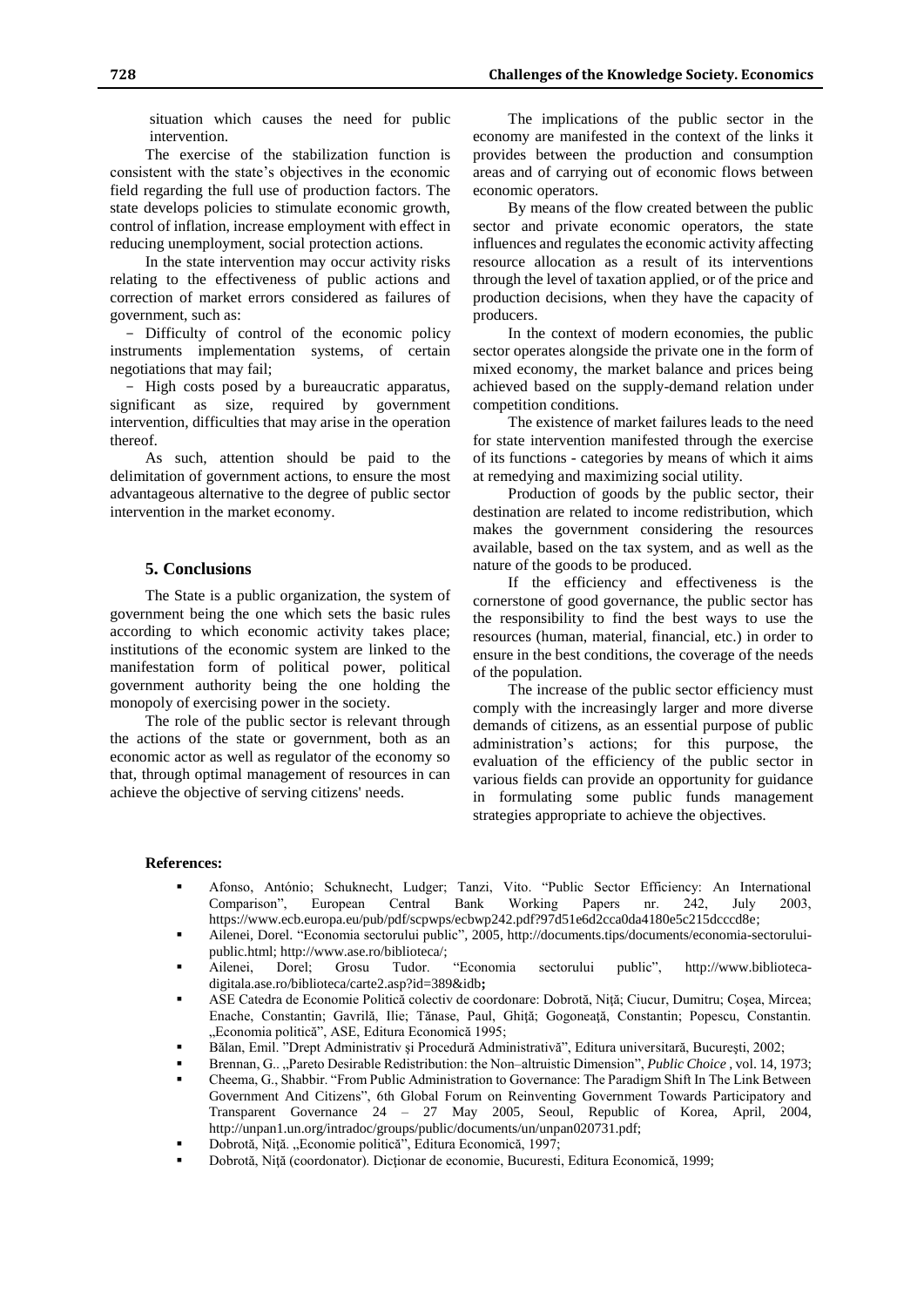- Florişteanu, Elena. "Eficienţă si eficacitate in sectorul public", 2004, http://www.actrus.ro/reviste/2\_2004/r27.pdf**;**
- Genereaux, Jacques. "Les Trois Fonctions de l'Etat, selon Richard Musgrave", 01/11/2003, *Alternatives Economiques*, N°219, 2003, http://www.alternatives-economiques.fr/trois-fonctions-de-letat-selon-richardmusgrave/00027793;
- Genereaux, Jacques. "La quête illusoire d'une fonction de bien-être social", 01/10/2003, Alternatives *Economiques* N°218, 2003, http://www.alternatives-economiques.fr/quete-illusoire-dune-fonction-de-bienetre-social/00027614**;**
- Ionescu, Cristian. "Instituții politice și Drept Constituțional", Editura Universitară, București, 2007;
- Keynes, John, Maynard, "Teoria generală a folosirii mâinii de lucru, a dobânzii și a banilor", București, Editura Ştiinţifică, 1970;
- **Marinescu, Cosmin.** , Beonomia sectorului public", public", [http://www.cse.uaic.ro/\\_fisiere/Documentare/Suporturi\\_curs/III\\_Economia\\_sectorului\\_public.pdf;](http://www.cse.uaic.ro/_fisiere/Documentare/Suporturi_curs/III_Economia_sectorului_public.pdf)
- Marinescu, Cosmin. "Instituţii şi prosperitate. De la etică la eficienţă". Editura Economică, Bucureşti, 2004;
- Max, Weber. "Economy and Society", Edited by Guenther Roth and Claus Wittich, University of California Press, USA, 1922;
- Mănescu, Nicolaie. "Statul Concept şi Elemente Constitutive" ("The State Concept and Constitutive Elements" ), *Analele Universităţii "Constantin Brâncuşi"* din Târgu Jiu, Seria Ştiinţe Juridice, Nr. 2/2014, (*Annals of the "Constantin Brâncuşi" University of Târgu Jiu*, Juridical Sciences Series, Issue 2/2014), 2014, http://www.utgjiu.ro/revista/jur/pdf/2014-02/08\_Nicolae%20Manescu.pdf;
- Musgrave, Richard, Abel. "The theory of Public Finance: a study in public economy", ed. Mc. Grow Hill, New York : McGraw-Hill, 1959;
- Năstase, Georgescu, Maria; Mihăilescu, Simona, Th., Livia. "Drept constituțional și instituții politice" -Curs universitar, Editura Moroşan, 2008;
- Pareto, Vilfredo. "Manual of Political Economy. A Critical and Varirorum Edition" Edited by Aldo Montesano, Alberto Zanni, Luigino Bruni, John S. Chipman, and Michael McLure;
- Profiroiu, Marius, Constantin; Ţapardel, Ana-Claudia; Mihăescu, Christine (DEMETER). "Performance Analysis of the Romanian Public Administration", *Transylvanian Review of Administrative Sciences*, No. 40 E/2013, pp. 183-200, 2013, http://rtsa.ro/tras/index.php/tras/article/view/149/145;
- Profiroiu, Marius, Constantin. "Managementul organizaţiilor publice", Bucureşti, Editura Economică, 2001;
- Profiroiu, Alina; Profiroiu, Marius, Constantin. "Cadrul de analiză a performanțelor sectorului public", ("Analysis of Public Sector Performances"), *Economie Teoretică şi Aplicată,* (*Theoretical and Applied Economics*), nr. 1/2007, pag. 41-50, 2007, http://www.ectap.ro/analysis-of-public-sector-performancesalina-profiroiu\_marius-profiroiu/a180/; http://www.ectap.ro/theoretical-and-applied-economics-number-1- 2007/r11/;
- Profiroiu, Alina; Hogye, Mihaly; Moldovan, Bogdan, Andrei. "Economie şi Finanţe Publice. Management Financiar" Suport de Curs, http://www.apubb.ro/wpcontent/uploads/2011/03/Economie\_si\_finante\_publice\_Management-financiar.pdf;
- Profiroiu, Marius; Profiroiu Alina. Modul V "Administrație Publică și Integrare Europeană", pag. 574-670, în Management Public, Verboncu Ion (coordonator), et. al. Editura Universitară, Bucureşti, 2005;
- Profiroiu, Alina; Profiroiu, Marius, "Autonomia financiară a colectivităţilor locale din România Premisă a succesului descentralizării", *Transylvanian Review of Administrative Sciences*, 19/2007, pp. 77-85, 2007, http://www.rtsa.ro/rtsa/index.php/rtsa/article/viewFile/163/159;
- Profiroiu, Alina; Profiroiu, Marius; Pradeilles, Anne-Azam. "Consideraţii privind procesul de descentralizare în România", *Revista Administraţie şi Management Public* nr. 7/2006, pag.32-37, 2006, http://ramp.ase.ro/index.php?pageid=3&archiveid=7 https://www.yumpu.com/ro/document/view/12895886/consideratii-privind-procesul-de-descentralizare-in-
- romania/3; http://ramp.ase.ro/index.php?pageid=3&archiveid=7; Profiroiu, Marius (coordonator); Andrei, Tudorel; Dinca, Dragos; Carp, Radu."Reforma administratiei publice în contextul integrării europene", Institutul European din România – Studii de impact III, Studiul nr. 3, http://beta.ier.ro/documente/studiideimpactPaisIII\_ro/Pais3\_studiu\_3\_ro.pdf;
- Ready, Bom. Chapitre 2 "L'Allocation des Ressources", https://www.scribd.com/document/249295987/Chapitre-2-L-Allocation-Des-Ressources;
- Ricardo, David. "The Principles of Political Economy and Taxation", The Electric Book Company Ltd, 1821, http://virtualpanic.com/anonymousftplistings/ebooks/ECONOMICS/Principles%20of%20Political%20Eco
- nomy%20and%20Taxation,%202006..pdf; Samuelson, Paul, A.. "The pure theory of public expenditure", în *The Review of Economics and Statistics*, Vol. 36, No. 4 (Nov., 1954), pp. 387-389, Published by The MIR Press, 1954;
- Sandye, Gloria-Palermo. "Cours d'Economie Publique", Master 1 Sciences économiques, Année universitaire 2006-2007, http://calamar.univag.fr/palermo/cours/Cours%20d'%E9conomie%20publique.htm;
- Smith, Adam. "Avuția națiunilor. Cercetare asupra naturii și cauzelor ei". Vol. I, București, Academiei, 1962;
- Veiss Sorina Dana. "Eficiența și eficacitatea în sectorul public" ("Efficiency and effectiveness in public sector"), REGENT, Volumul 13, Nr.3(36)/November 2012, pag. 368-378. 2012. sector"), *REGENT*, Volumul 13, Nr.3(36)/November 2012, pag. http://www.recentonline.ro/036/Veiss\_D-R36.pdf;
- Verboncu Ion (coordonator), et. al.. "Management Public", Editura Universitară, Bucureşti, 2005;